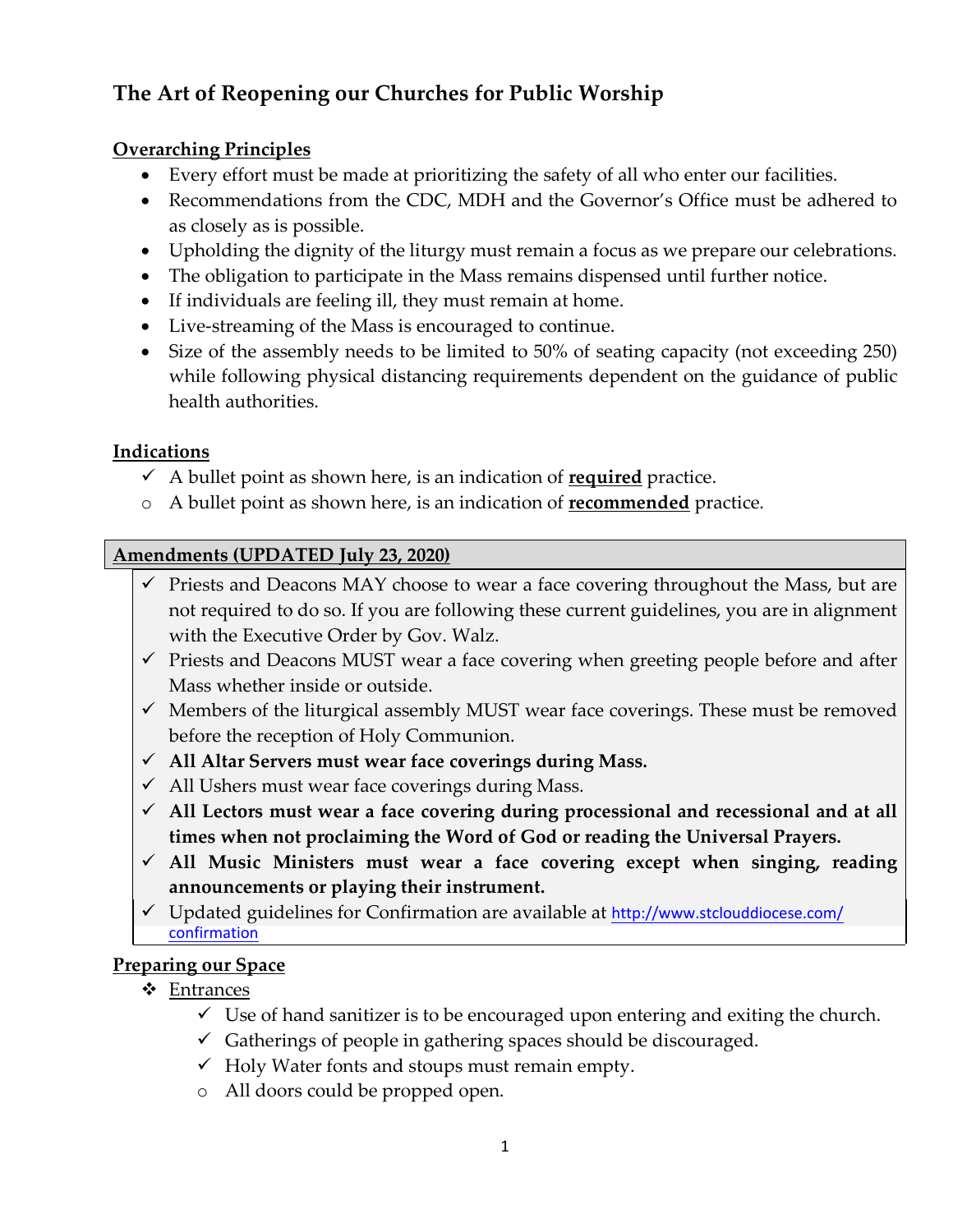- o Hospitality Ministers could be stationed at the entrances to encourage the use of hand sanitizer upon entering the church.
- o Hospitality Ministers could hold doors open.
- ❖ Assembly Seating
	- $\checkmark$  Pews are to be marked for seating.
	- $\checkmark$  Physical distancing of six (6) feet is to be maintained, except for members of the same household.
	- $\checkmark$  Members of the liturgical assembly MUST wear face coverings. These must be **removed before the reception of Holy Communion.**
	- o Seating could be every three rows apart (see diagram for example).
	- o Calculations could be made as to how many people are able to be in the church (not to exceed 250 people or 50%) and still maintain physical distancing.

| Row 1 | Seating      | 6 feet empty | Seating      |
|-------|--------------|--------------|--------------|
| Row 2 | <b>EMPTY</b> | <b>EMPTY</b> | <b>EMPTY</b> |
| Row 3 | <b>EMPTY</b> | <b>EMPTY</b> | <b>EMPTY</b> |
| Row 4 | Seating      | 6 feet empty | Seating      |

### $\div$  Sanctuary Seating

- $\checkmark$  Presider's chair and Deacon's chair or Concelebrant chairs must be spaced six (6) feet apart.
- $\checkmark$  No other ministers are to be seated in the sanctuary.

### **Ministers**

- v Priests
	- $\checkmark$  A priest with a respiratory infection of any kind or any illness must avoid celebrating public Masses. The same holds true for other ministers who might serve at a Mass (deacon, servers, lectors, etc.).
	- $\checkmark$  The celebrant and other ministers must wear face coverings during processions **and recessional and the distribution of Holy Communion.**
	- ü **Priests MAY choose to wear a face covering throughout the Mass, but are not required to do so. If you are following these current guidelines, you are in alignment with the Executive Order by Gov. Walz.**
	- ü **Priests MUST wear a face covering when greeting people before and after Mass whether inside or outside.**
	- $\checkmark$  The celebrant must sanitize his hands before and after each Mass.

#### $\div$  Deacons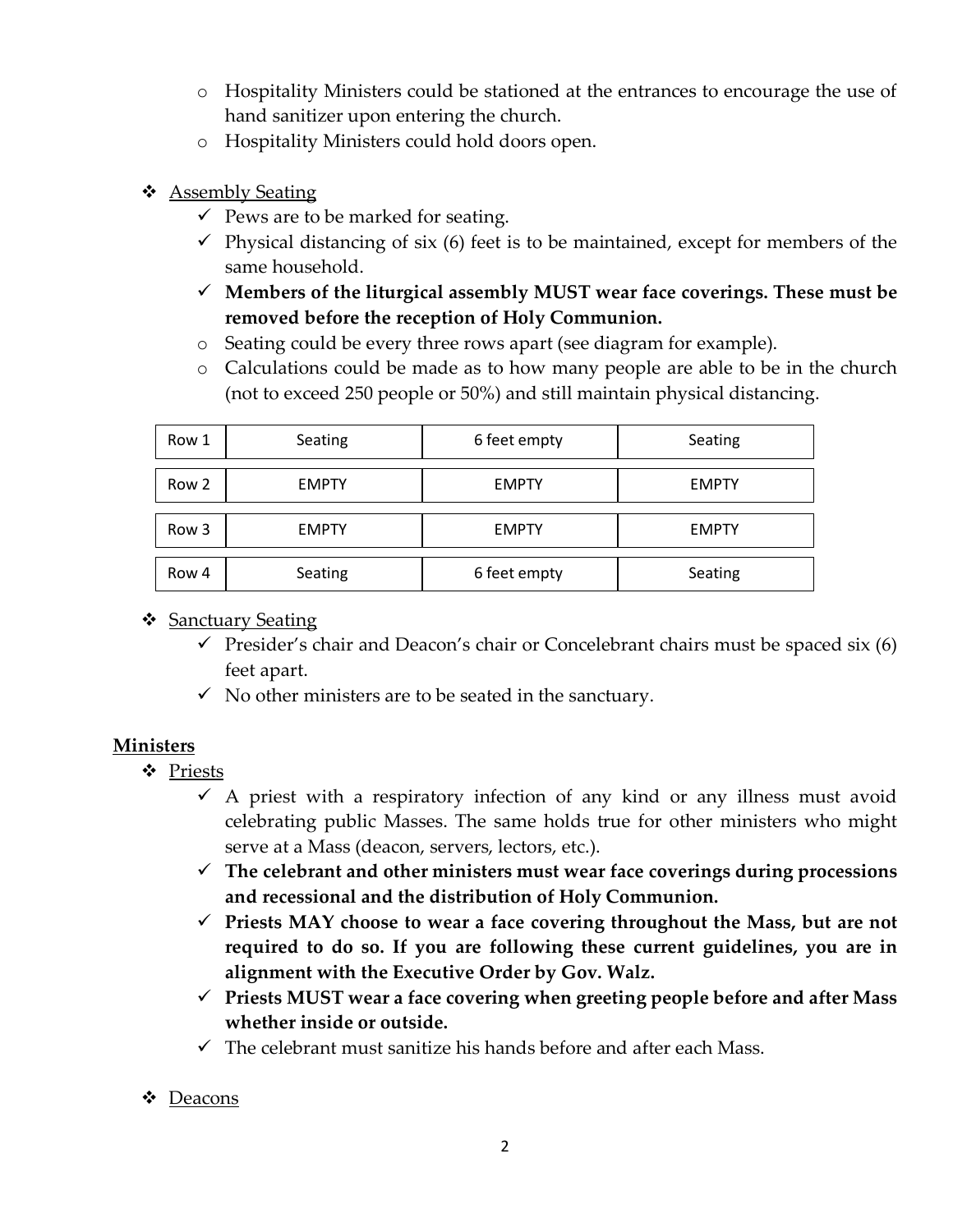- $\checkmark$  A deacon with a respiratory infection of any kind or any illness must avoid assisting at public Masses.
- $\checkmark$  The deacon must sanitize his hands before and after each Mass.
- $\checkmark$  The deacon must wear face coverings during processions and recessional the **distribution of Holy Communion.**
- $\checkmark$  Deacons MAY choose to wear a face covering throughout the Mass, but are not **required to do so. If you are following these current guidelines, you are in alignment with the Executive Order by Gov. Walz.**
- ü **Deacons MUST wear a face covering when greeting people before and after Mass whether inside or outside.**
- v Altar Servers
	- $\checkmark$  May be involved in processional and recessional.
	- $\checkmark$  They are not to hold the *Roman Missal* during any part of the Mass, nor assist with the *lavabo.*
	- $\checkmark$  All Altar Servers must sanitize their hands before and after Mass.
	- ü **All Altar Servers must wear face coverings during Mass.**
	- $\checkmark$  If they wear albs, these must not be used again until they have been laundered.
	- $\checkmark$  Processional Cross and candles must be wiped down after each Mass.
	- o It may be best practice not to have altar servers at this time.
- **❖** Extraordinary Ministers of Holy Communion
	- $\checkmark$  May continue to be involved in the distribution of Holy Communion (see specifics below).
	- $\checkmark$  All Extraordinary Ministers of Holy Communion must sanitize hands before and after the distribution of Holy Communion.
	- $\checkmark$  Extraordinary Ministers of Holy Communion must wear face coverings during the distribution of Holy Communion.
	- $\checkmark$  Hand sanitizer could be placed on small tables near communion stations for ministers to cleanse hands in the event they come into contact with the communicant.
- v Ushers
	- $\checkmark$  Must not shake hands or offer an embrace to those gathering.
	- $\checkmark$  All Ushers must sanitize their hands before and after Mass.
	- ü **All Ushers must wear face coverings during Mass.**
	- o Encourage the use of hand sanitizer when people enter or exit the church.
	- o Help seat people or direct them to the available pews must maintain physical distancing of six (6) feet.
	- o Assist with indicating when people would enter the procession for the reception of Holy Communion.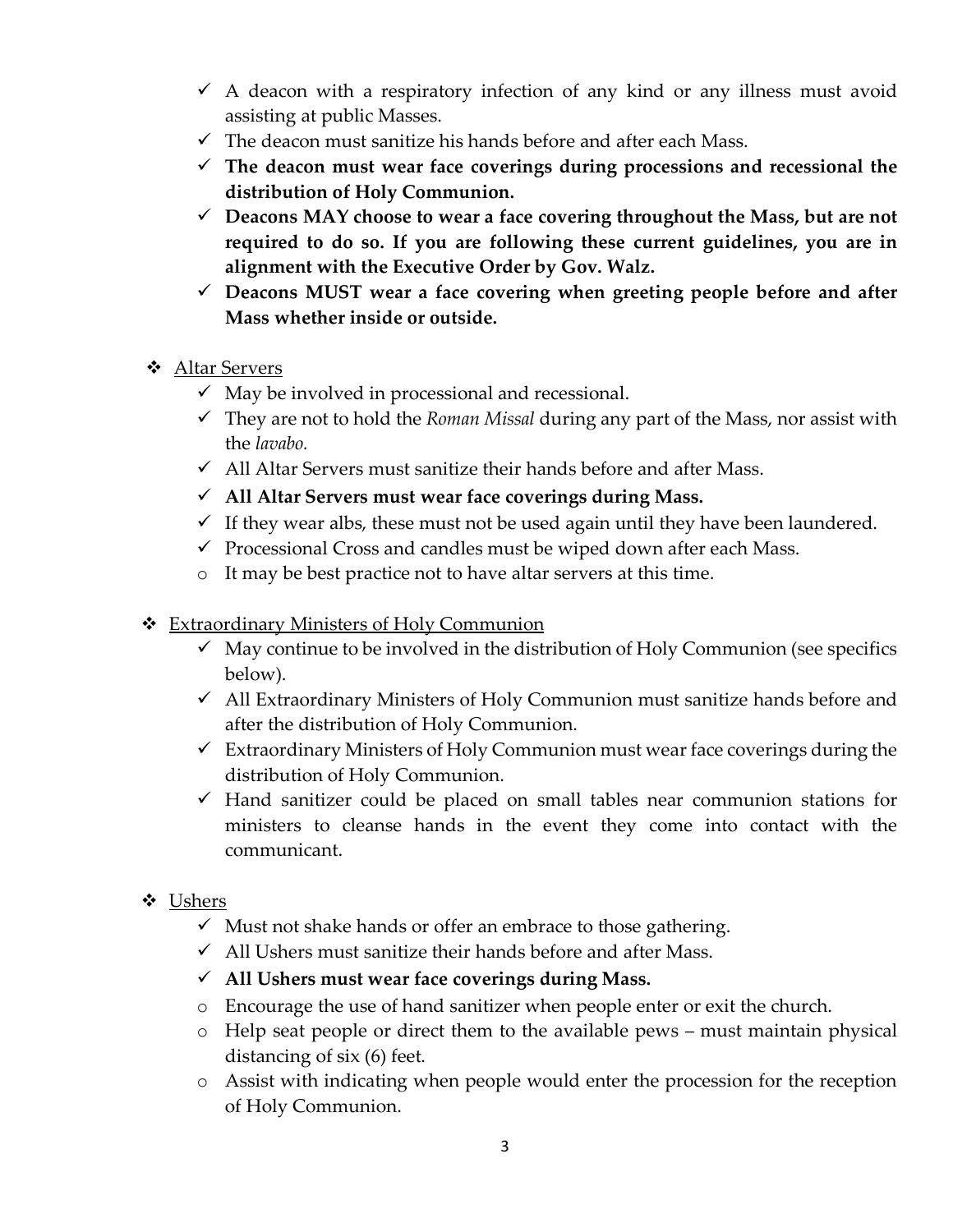- v Lectors
	- $\checkmark$  May continue to proclaim the Word of God from the ambo.
	- $\checkmark$  All Lectors must sanitize their hands before and after Mass.
	- ü **All Lectors must wear a face covering during processional and recessional and at all times when not proclaiming the Word of God or reading the Universal Prayers.**
	- o It may be wise to use only one Lector for each Mass to reduce the number of people in the sanctuary and the number of people touching or sharing objects.
	- o All books (i.e. *Lectionary*, binders, etc.) could be wiped down after each Mass.
- ❖ Music Ministers
	- $\checkmark$  Limited to accompanist and cantor.
	- $\checkmark$  All Music Ministers must sanitize their hands before and after Mass.
	- ü **All Music Ministers must wear a face covering except when singing, reading announcements or playing their instrument.**
	- Keyboards, microphones, music stands, books, etc. must be wiped down after each liturgy.
	- $\checkmark$  Congregational singing is to be omitted. Singing is to be done by cantor ONLY.
	- o Additional instrumentalists could be utilized if physical distancing is possible.
- $\div$  Sacristans
	- o Sacristans may set up for Mass as usual.
	- $\checkmark$  All Sacristans must sanitize their hands before and after handling any vessels, vestments, etc.
- **❖** Technology Ministers
	- $\checkmark$  All Technology Ministers must sanitize their hands before and after Mass.
	- $\checkmark$  If ministers are used to run projection systems or sound systems, the equipment must be wiped down after each liturgy.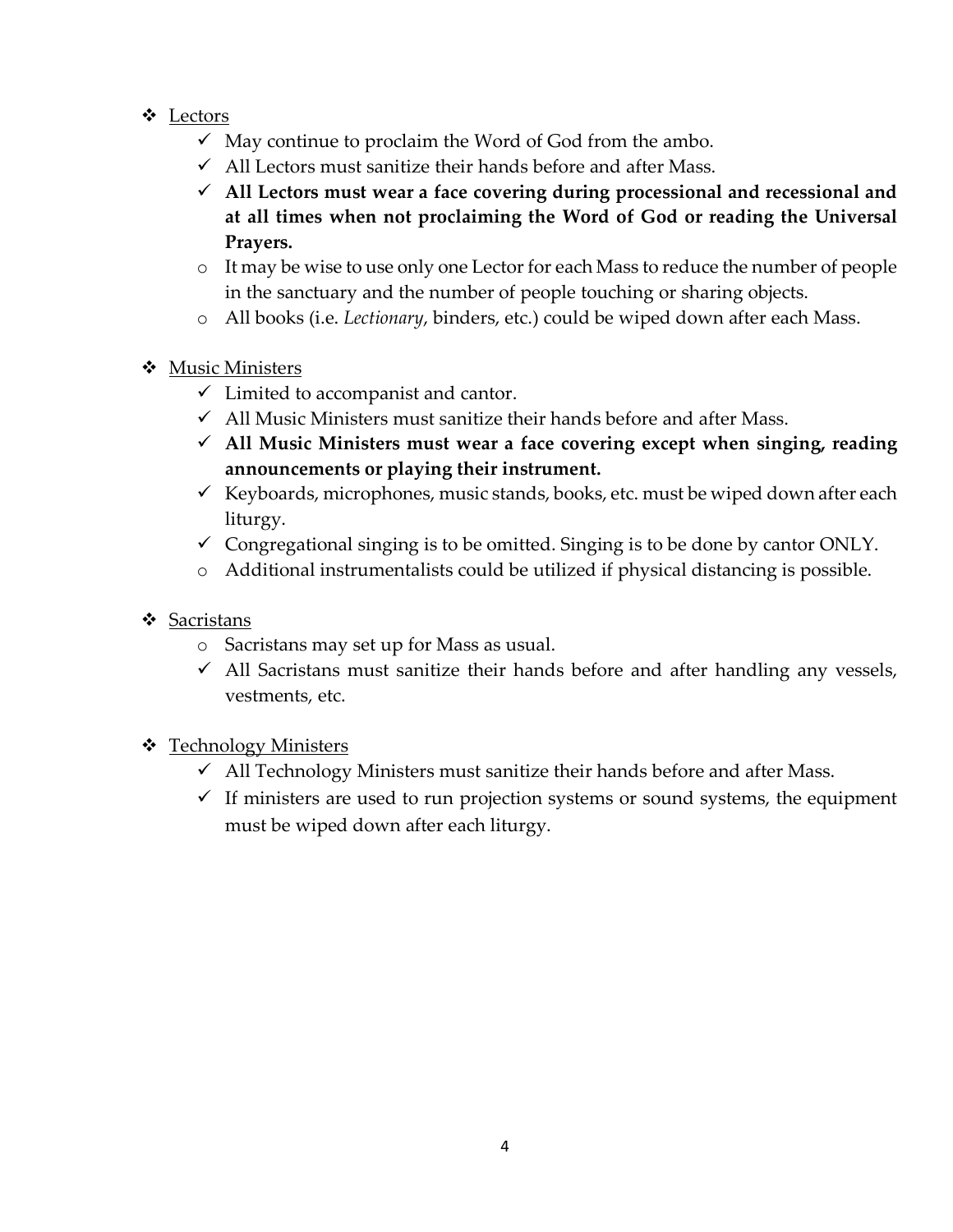### **Order of Mass**

- $\cdot$  The Introductory Rites
	- $\checkmark$  Appropriate physical distance must be maintained during entrance procession.
	- $\checkmark$  All ministers in the procession must wear face coverings.
	- $\checkmark$  As a part of the introduction of the Mass of the day (or at some other designated time) the celebrant offers instruction to the liturgical assembly regarding process during Mass.
		- o At the start of Mass, or at a suitable point during Mass, the priest should explain that those who desire to receive Holy Communion may do so at the appropriate time, but that those who wish to remain in their places may do so. He may add that the faithful should maintain a 6-foot distance from each other as they come forward for Holy Communion.
	- $\checkmark$  There is to be no Sprinkling Rite.
	- ü Altar Servers should not hold the *Roman Missal* for the Collect.
- $\div$  The Liturgy of the Word
	- $\checkmark$  If a deacon is to proclaim the Gospel, he must receive the blessing from the celebrant while maintaining physical distancing requirements.
- $\triangleleft$  The Liturgy of the Eucharist
	- $\checkmark$  Passing of offertory baskets is prohibited until further notice.
	- o Baskets with long handles could be used by ushers. All attempts should be made to encourage online giving or placing contributions in a container in the gathering area before or after Mass.
	- $\checkmark$  The deacon or the celebrant himself must prepare the altar.
	- $\checkmark$  The gifts must not be processed to the altar but, instead, brought from the credence table.
	- $\checkmark$  The elements which will be consumed by the celebrant must be placed in the usual way. Additional corporals must be placed on the altar as far from the celebrant as is possible. Any hosts to be consecrated and distributed to the liturgical assembly must be placed on these corporals.
	- $\checkmark$  For the elevation of the sacred species at *"Through him, and with him, and in him,"* if a deacon is present, he may stand alongside the priest and elevate the chalice.
	- $\checkmark$  The invitation for the liturgical assembly to exchange a sign of peace is to be omitted.
	- $\checkmark$  The celebrant is the only one to consume the Precious Blood from the chalice. Concelebrants must receive by *intinction*.
	- $\checkmark$  Deacons are to receive the Precious Body ONLY.
	- $\checkmark$  Members of the liturgical assembly are not to receive the Precious Blood until further notice.
	- ü **Members of the liturgical assembly they must remove face coverings before coming forward for Holy Communion.**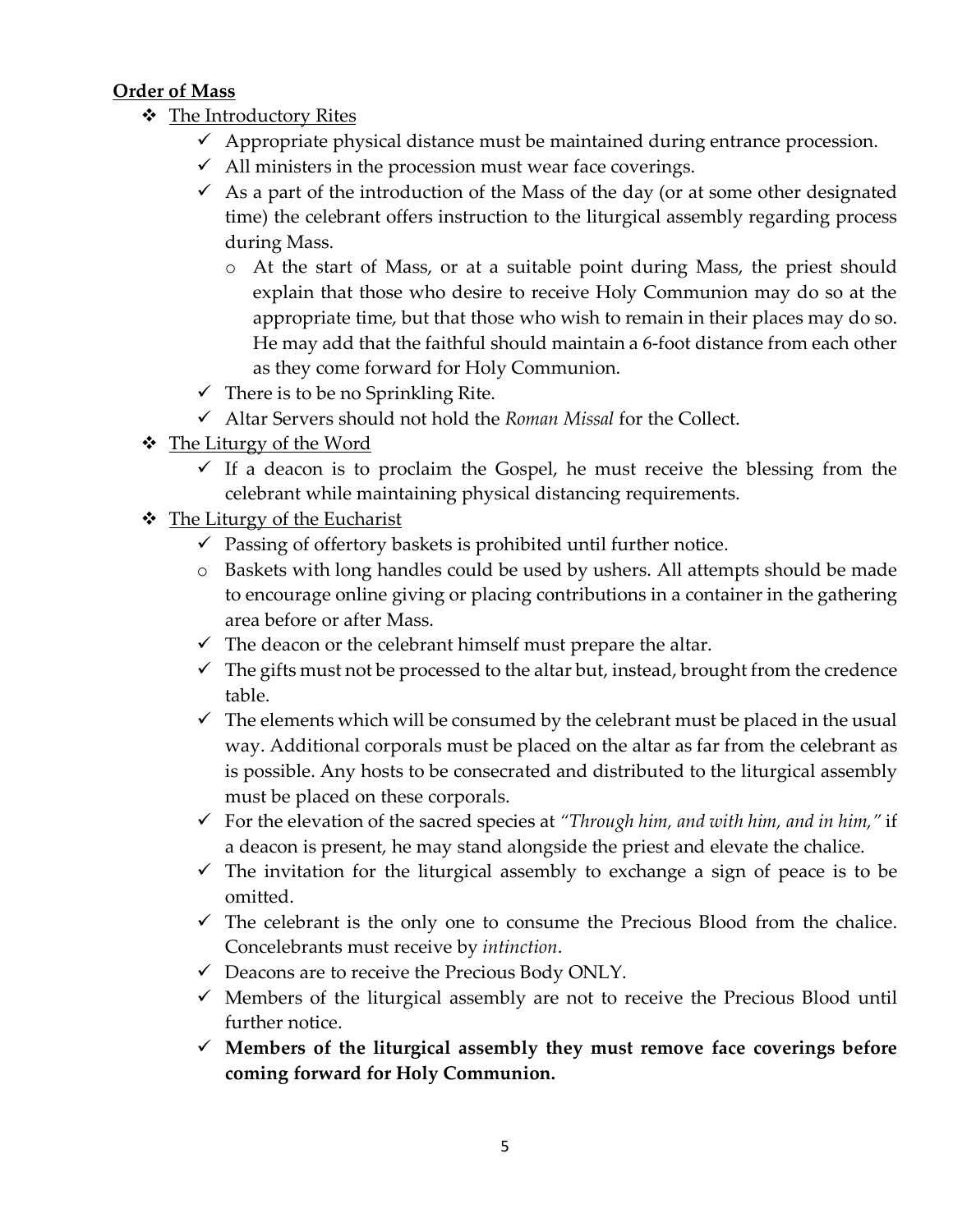- $\checkmark$  Holy Communion may not be distributed with gloves, nor may it be received in the hand if a member of the liturgical assembly is wearing gloves.
- $\checkmark$  All ministers, including the celebrant and deacon, must sanitize their hands (e.g. with hand sanitizer) immediately before distributing Holy Communion.
- $\checkmark$  Holy Communion must be received in the hand only and is to be distributed at the prescribed time during Mass
- o Should someone come forward to receive a blessing, there should be no physical contact between individuals.
- $\checkmark$  Physical distancing must be adhered to during the communion procession.
- $\checkmark$  Ushers should assist with the communion procession.
- o Tape may be placed on aisles to indicate where people are to stand and move to during the communion procession.
- $\checkmark$  At the conclusion of the distribution of Holy Communion, the celebrant (and any other ministers) carefully combine any remaining Body of Christ into one ciborium and place it in the tabernacle, and then sanitize their hands (e.g. with hand sanitizer). *NOTE: One may want to sanitize hands before combining the Body of Christ into a ciborium.*
- ü Altar Servers are not to hold the *Roman Missal* for the Prayer after Communion.

# v **The Concluding Rites**

- $\checkmark$  The Mass concludes as usual.
- $\checkmark$  Physical distancing requirements must be maintained during the recessional.
- $\checkmark$  Ushers assist with dismissing the liturgical assembly so as to maintain physical distancing requirements.
- ü **Priests and Deacons MUST wear a face covering when greeting people before and after Mass whether inside or outside.**

## **Additional Requirements/Recommendations**

- $\checkmark$  Hymnals and missalettes must be removed from the church. If needed, use recyclable worship aids that are not to be shared.
- $\checkmark$  Special care must be taken to ensure sanitation takes place between Masses or other times the public may be entering the church.
- $\checkmark$  Congregating of people either before or after Mass is to be discouraged.
- o Consideration should be made for restroom use. A suggestion might be to place tape on the floor outside of the restroom to indicate where to stand in line to wait while maintaining physical distancing.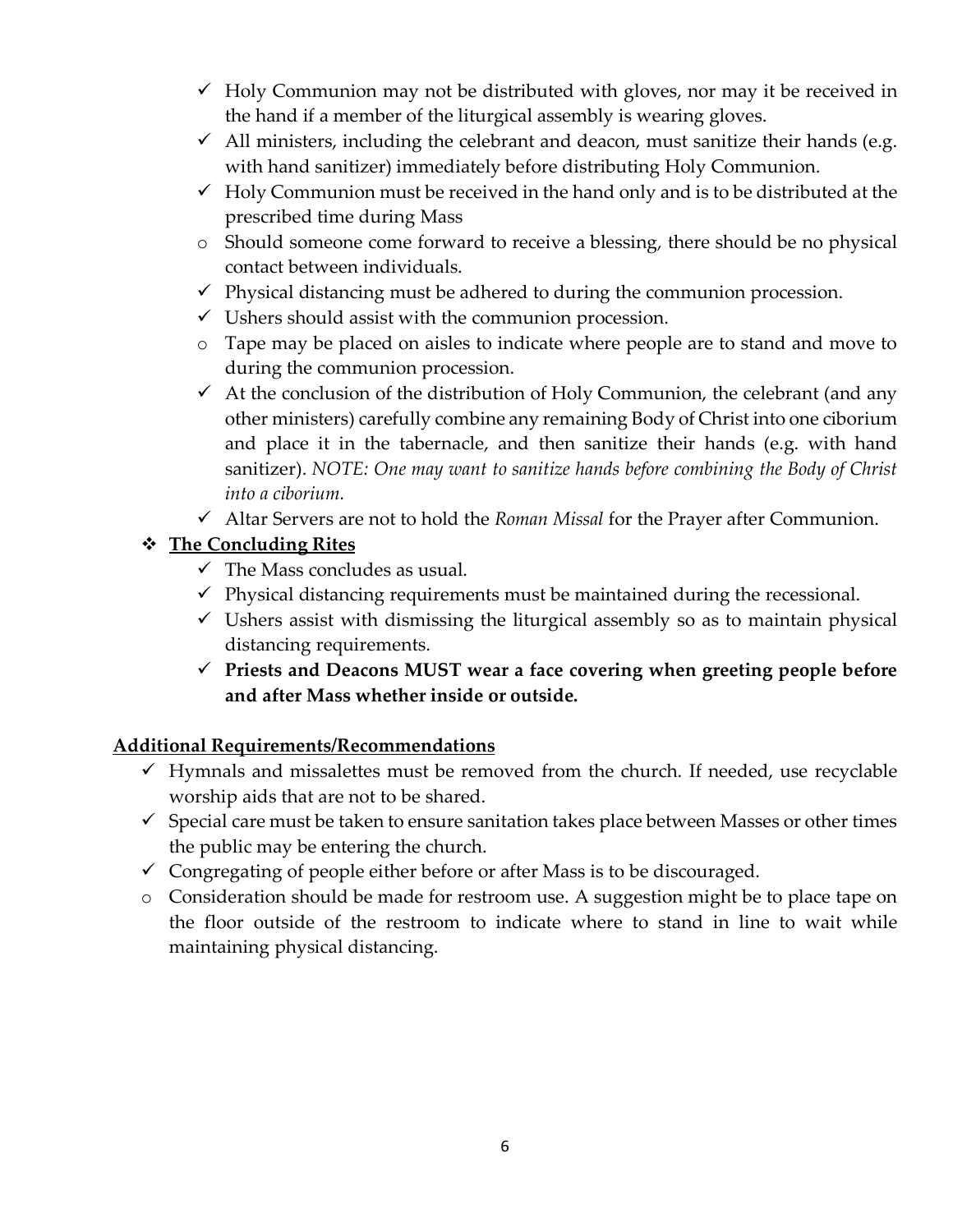### **Rite of Christian Initiation of Adults (RCIA)**

- o Bishop Kettler has dispensed the need for two of the three scrutinies. If at least one scrutiny has not yet been celebrated, a date should be scheduled to do so. If in the Easter Season, due to the rankings of the Liturgical Calendar, this celebration would need to take place on a weekday. If taking place during Ordinary Time it may be celebrated on a Sunday (review of the Liturgical Calendar ranking needs to take place).
- o It is recommended that the Third Scrutiny be celebrated. See the *Roman Missal* Ritual Masses: For the Conferral of the Sacraments of Initiation, No. 2: For the Celebration of the Scrutinies – C. Please Note: according to the *Roman Missal* the Gospel for this celebration is from the Fifth Sunday of Lent – Cycle A (Lazarus).
- o If at least one scrutiny has been celebrated, you may schedule a Sunday Mass (even within the Easter Season) to celebrate initiation by following RCIA 218-243, if you have only Elect. If only candidates, follow the Rite of Reception beginning at 487. If both, you start at RCIA 566.
- $\checkmark$  Baptism by immersion must be suspended until further notice.
- $\checkmark$  If multiple baptisms of adults or children, water from different sources (e.g. separate bowls or pitchers) must be blessed and used.
- o Any vessels used, including the Baptismal Font, should be sanitized after baptisms.
- $\checkmark$  With any indication of laying hands, this must be done without physical touch.
- $\checkmark$  When anointing during Confirmation, if multiple Elect, the celebrant must sanitize his hands after each one is anointed.

## **The Order of Celebrating Matrimony**

 $\checkmark$  All relevant requirements mentioned under "Order of the Mass" are to be adhered to until further notice.

### **The Order of Christian Funerals**

 $\checkmark$  All relevant requirements mentioned under "Order of the Mass" are to be adhered to until further notice.

### **The Order of Baptism of Children**

- $\checkmark$  All relevant requirements mentioned under "Order of the Mass" are to be adhered to until further notice.
- $\checkmark$  If multiple children, after each tracing of the sign of the cross and each anointing, the celebrant must sanitize his hands.
- $\checkmark$  Baptism by immersion must be suspended until further notice.
- $\checkmark$  If multiple baptisms of adults or children, water from different sources (e.g. separate bowls or pitchers) must be blessed and used.
- o Any vessels used, including the Baptismal Font, should be sanitized after baptisms.